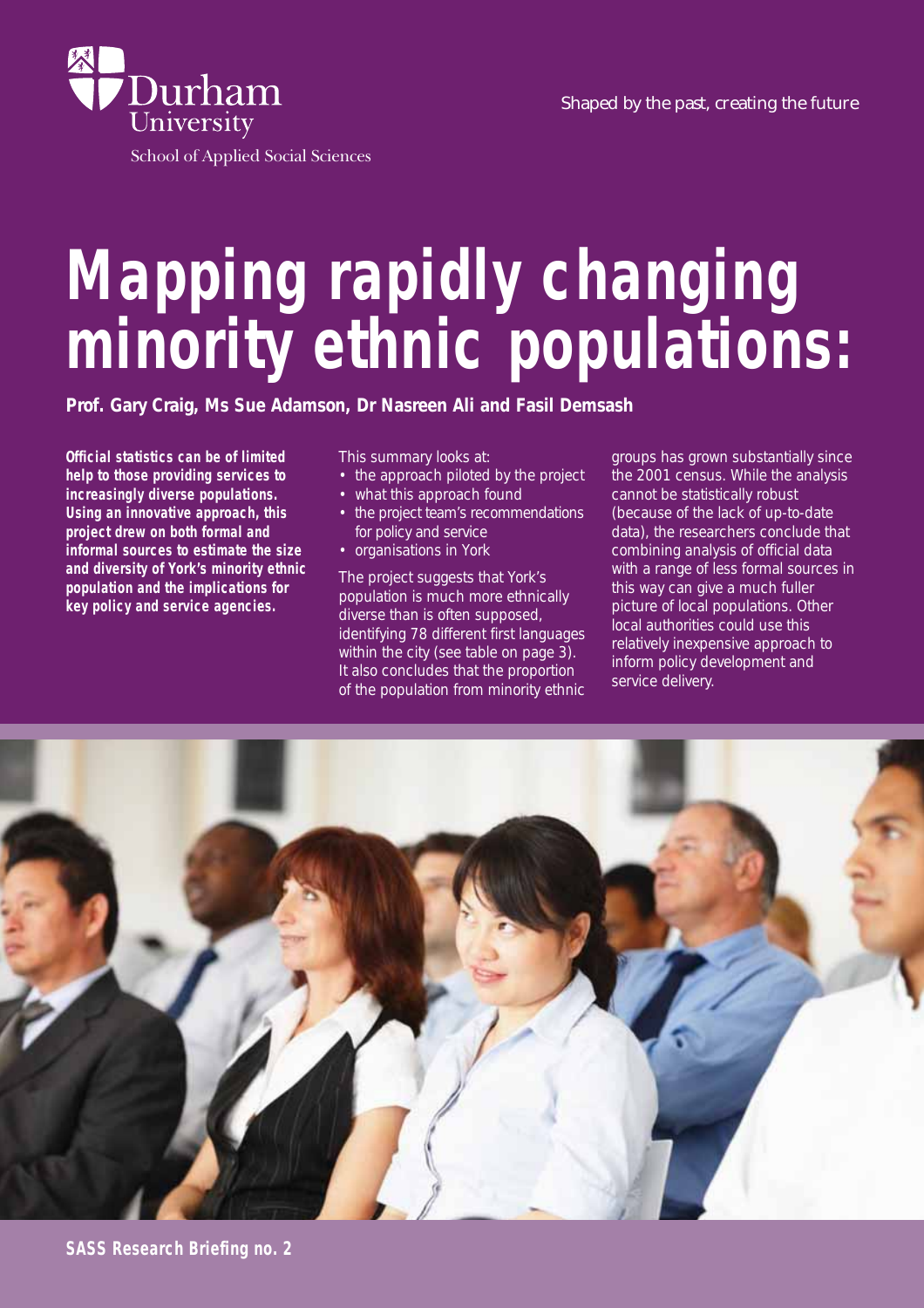# **Mapping rapidly changing minority ethnic populations**

# **Background**

**The minority ethnic population of the UK is growing steadily; in some areas, particularly rural areas and some towns and cities, growth is relatively rapid. One national study (Parkinson, M. et al., The State of English Cities, Office of the Deputy Prime Minister, 2006) has identified York as a city where the minority ethnic population appears to be growing more rapidly than in most other areas. This is due in part to key areas of the local economy (tourism and higher education) depending heavily on involvement in the local labour market by those from other countries.** 

However, official data sets provide limited help to local authorities anxious to ensure that they are shaping policy development and service delivery to meet the needs of changing demography. This project set out to try and map the size and diversity of ethnic minority groups using not only official national data sets but a range of other research techniques and data sources. Many of the circumstances in York may apply to similarly sized cities and towns and other local authorities could potentially use this approach.

## **The approach**

The census provides data once every ten years. Because results are finally available three years after the census is taken, there may be as much as thirteen years between the snapshot of one set of data and the next becoming accessible. The Quarterly Labour Force Survey is far more frequent, but only surveys a relatively small number of people: for any single local authority, the number of ethnic minority respondents likely to be captured may be very small – possibly less than 10. In areas where there has been a recent substantial rise in the number of migrant workers, specific data sets such as the Workers Registration Scheme data or National Insurance Numbers (NINo) may help to give a more rounded picture but these data generally only apply to a limited range of minority ethnic groups.

This project involved a number of standard research techniques, such as policy and literature review, secondary data analysis and mapping, and qualitative interviews. However, these were supplemented by a range of less formal techniques, such as the collection of administrative employment data from local organisations, observation and networking.

The methodology was not particularly complex but required the ability to draw together a very wide range of data from very differing kinds of source. In addition, the researchers had to be very flexible in following up possible lines of enquiry.

The project was complicated by a number of factors including:

- Considerable movement across the York/North Yorkshire border which affected both housing and labour market issues;
- The reluctance of private sector agencies to provide data;
- Inconsistency and gaps in the presentation of data by public sector organisations;
- The pace of change, and the arrival of irregular or non-recorded migrants;
- And the very limited number of organisations in York working directly with Black and minority ethnic communities

#### **What this project found**

The project's analysis of administrative data from the employment records of York's public bodies provided a profile of much more ethnically diverse workforces than had been commonly understood.

Most public agencies had reasonably coherent ethnic monitoring schemes although some had invented ethnic categories of their own (for example, 'oriental') which did not match census categories or had drilled down to national categories such as Serbian. In most cases, organisations had failed to achieve a target (which many had set themselves) of ethnic minority recruitment matching the profile of the population at large in York (around 6 per cent). (The team had also hoped to examine data on the grades at which minorities were working but such data was relatively sparse.)

The total number of minorities covered by this public sector data alone was itself close to the total number recorded in the 2001 census but this did not include all private and third sector employers, children under school age and those out of the labour market.

The private sector employs many more people in York than the public sector. However, data from private sector agencies was far less easy to obtain. Most private sector employers did not respond to letters asking for details of their workforce. Those that did respond were either not prepared to release ethnic monitoring data to the team or did not keep such data.

Data on migrant workers is complicated by the fact that many workers may live in one authority and work in another. In this case, many more live in York than the surrounding North Yorkshire area because of the supply of low-cost housing. In addition, those migrant workers who are self-employed are not required to register with the Workers Registration Scheme and those leaving the UK are not obliged to deregister. Taking these conditions into account, the study estimated that at least 800 migrant workers were working in the city and many more living there. This crossborder movement points to the need for neighbouring local authorities to collaborate over service provision. The issue of migrant workers also raises the problems of the transitory nature of some minority populations, which is likely to increase their vulnerability.

The less formal types of fieldwork demonstrated that the numbers of minority ethnic establishments and facilities in York are substantially greater and more diverse than is recognised formally by service providers. Places such as restaurants, fast food establishments, places of worship and linked faith-based activities, informal groupings and networks may provide access points for reaching minorities which are as useful as more formal organisational routes.

Despite a popular perception of York as a largely 'white' city with no more than six or seven minority groups present, the study identified 92 different ethnic/national origins present in the city and 78 different first languages (see Table). Although a few ethnicallybased community organisations had existed for some years, most of the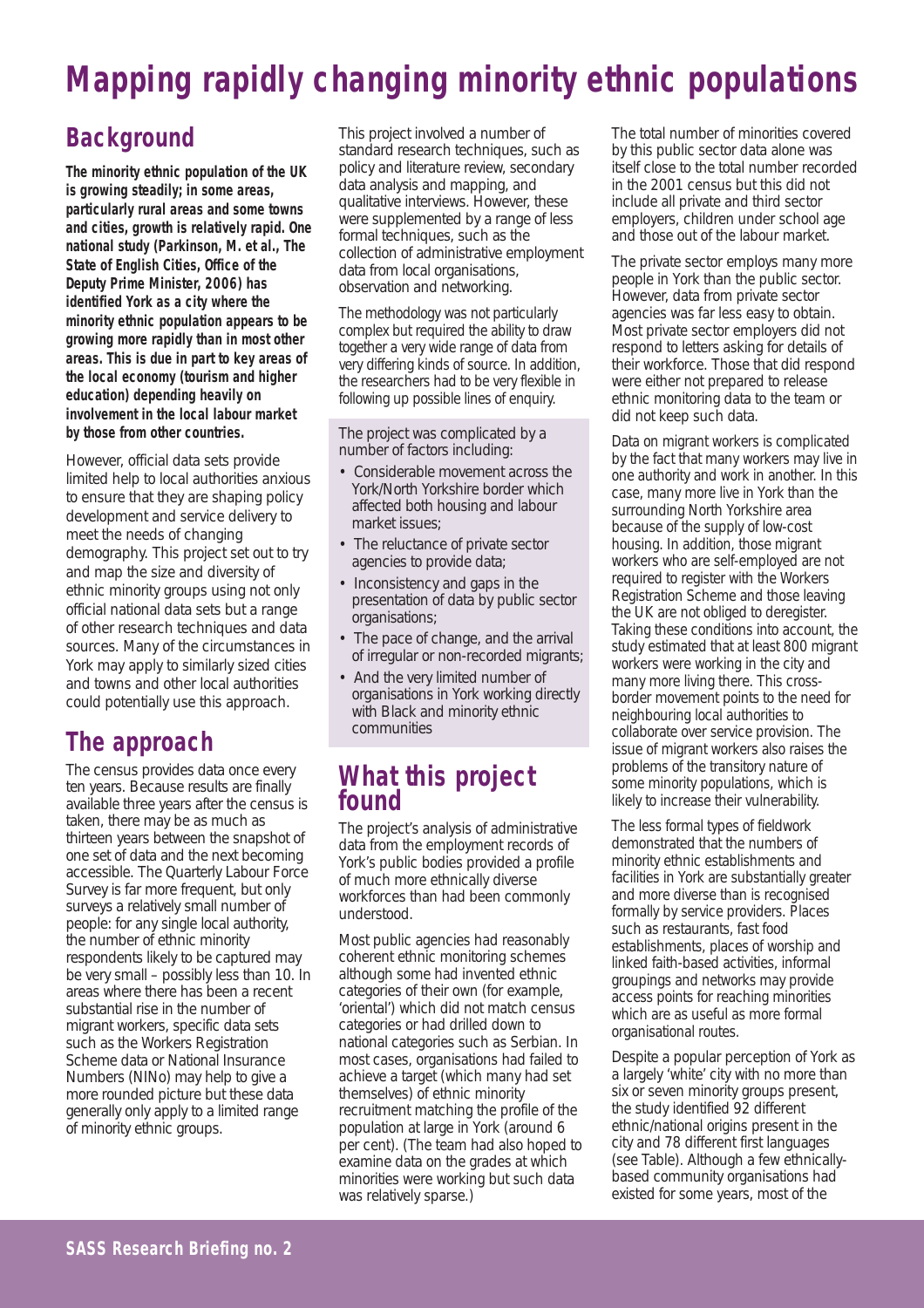ethnic groups identified took the form of informal networks and groupings, often focused around a specific activity such as worship, language or economic activity.

To estimate the minority ethnic population of York the team drew on the information gathered and made assumptions about the growth of the minority population between 2006 and 2009, about the presence of large numbers of minorities not recorded by official data sets (including irregular workers), and the growth of key industrial sectors, particularly higher education (the city's two universities are committed to substantial expansion including from overseas) and the service sector (e.g. tourism, leisure and financial services), both critical to the future of York's economy. Official data do not inform us of how many people left York. Based on this the team estimates the minority ethnic population (that is, all groups other than White British) in 2009 to be approximately 21,800 or 11% of York's total estimated population. This estimate is substantially higher than the figures generally used within the city by policy and service agencies and more than twice the size of the Black and minority ethnic population recorded in the 2001 census.

| Albanian           | Egyptian  | Italian    | Mongolian   | Spanish      |
|--------------------|-----------|------------|-------------|--------------|
| Arabic             | Estonian  | Japanese   | Nawari      | Sudanese     |
| Armenian           | Fante     | Katchi     | Nepali      | Swedish      |
| Azeri              | Faroese   | Kazakhi    | Norwegian   | Syrian       |
| Baganda            | Farsi     | Kokomba    | Polish      | Tagalog      |
| <b>Belarussian</b> | Filipino  | Korean     | Portuguese  | Tamil        |
| Bemba              | Finnish   | Kurdish    | Punjabi     | Telugh       |
| Bengali            | Flemish   | Latvian    | Pushto      | Thai         |
| Bulgarian          | German    | Lebanese   | Rumanian    | Turkish      |
| Cantonese          | Greek     | Lithuanian | Russian     | Twi          |
| Chichewa           | Gujarati  | Malay      | Rwandan     | Ukrainian    |
| Chinese            | Hindi     | Malayalam  | Serbo-Croat | Urdu         |
| Croatian           | Hungarian | Mandarin   | Shona       | <b>Uzbek</b> |
| Czech              | Icelandic | Marathi    | Slovakian   | Yoruba       |
| Danish             | Ibo       | Mende      | Slovenian   |              |
| Dutch              | Iraqi     | Moldovan   | Swahili     |              |
|                    |           |            |             |              |

#### **Conclusions and recommendations**

The researchers make a number of strategic recommendations for organisations in York, including:

- Strengthening the commitment to racial equality across the city, including encouraging major private sector agencies to engage in ethnic monitoring of their workforces, and to combating racism, which some key agencies perceive to be a growing problem in the area;
- As part of this approach, the city could market and profile its commitment to racial equality and diversity more strongly to the outside world;
- The desirability of consistency and coherence in ethnic monitoring across all organisations, including

not only collecting data but using it to inform policy development and service delivery, moving away from 'ethnic origin' as the only basis for targeting resources;

- More effective and targeted recruitment of and support for minority ethnic employees;
- Greater investment in services and provision for minorities, including support for organisations which are representative of particular minority groups;
- Highlighting and responding to the needs of more vulnerable groups, including 'hidden' and irregular workers, of which there is probably a growing number – this is an issue where a response could be led by individual trades unions, the regional TUC and local advice agencies and the third sector more generally.

These recommendations suggest that understanding the changing nature of the labour market is key to understanding the growth of the minority population.



**Strengthening the commitment to racial equality across the city, including encouraging major private sector agencies to engage in ethnic monitoring of their workforces.**